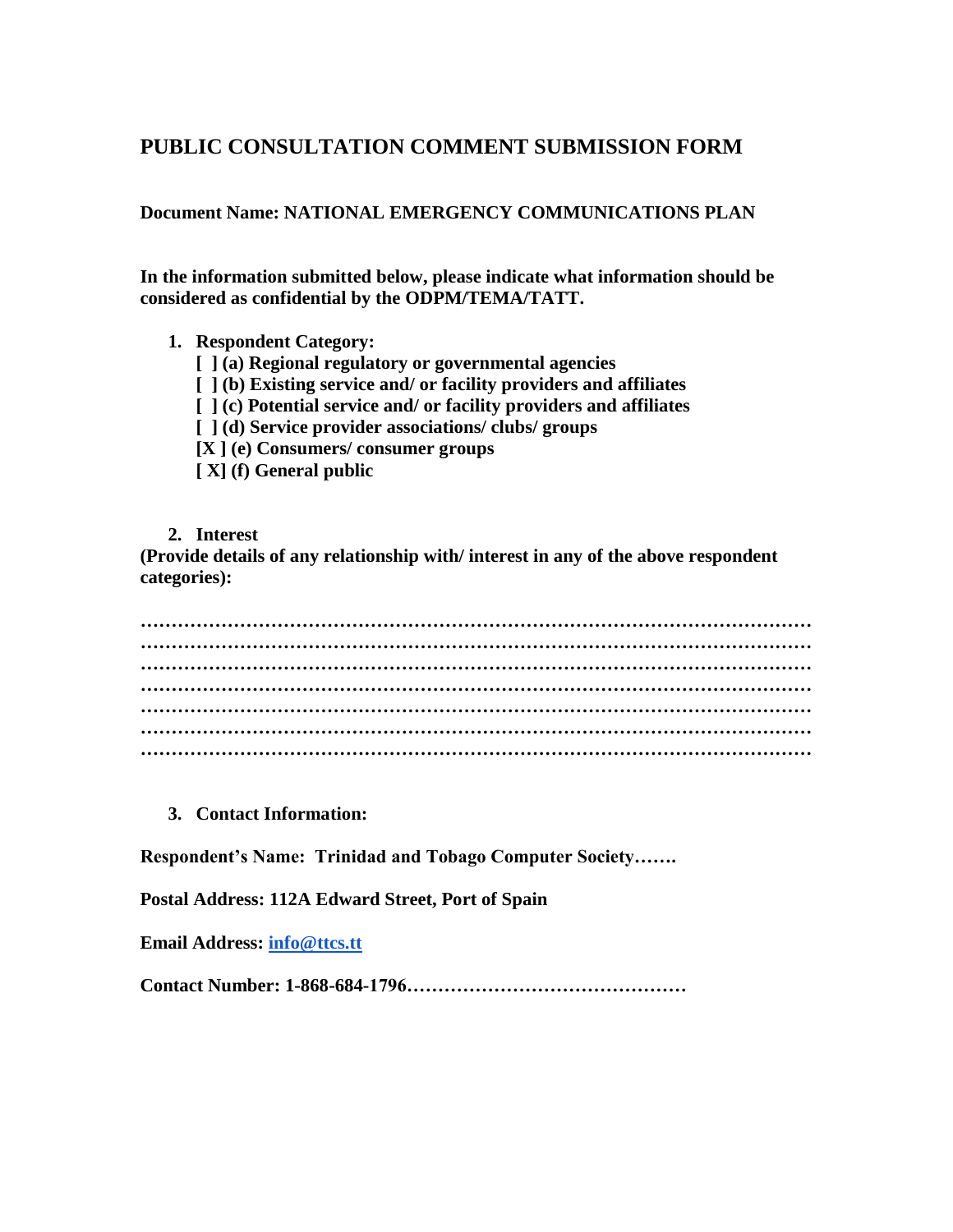**The information and comments stated above can be published by the ODPM/TEMA/TATT for the purposes of consultation except those which are considered confidential.**

**[ X] Agree**

**[ ] Do not agree**

**Signature: …………………………………....**

**Position of signatory: ……………………………………………………………………. (This is only applicable for stakeholder categories** *a* **to** *e***)**

**All comments should be submitted to either one of the following:**

**1. TATT via e-mail to [consultation@tatt.org.tt](mailto:consultation@tatt.org.tt) (in MS Word format) and by regular mail or by hand to the Authority's office at #5 Eighth Avenue Extension, Barataria, Trinidad.**

**2. ODPM**

**3. TEMA**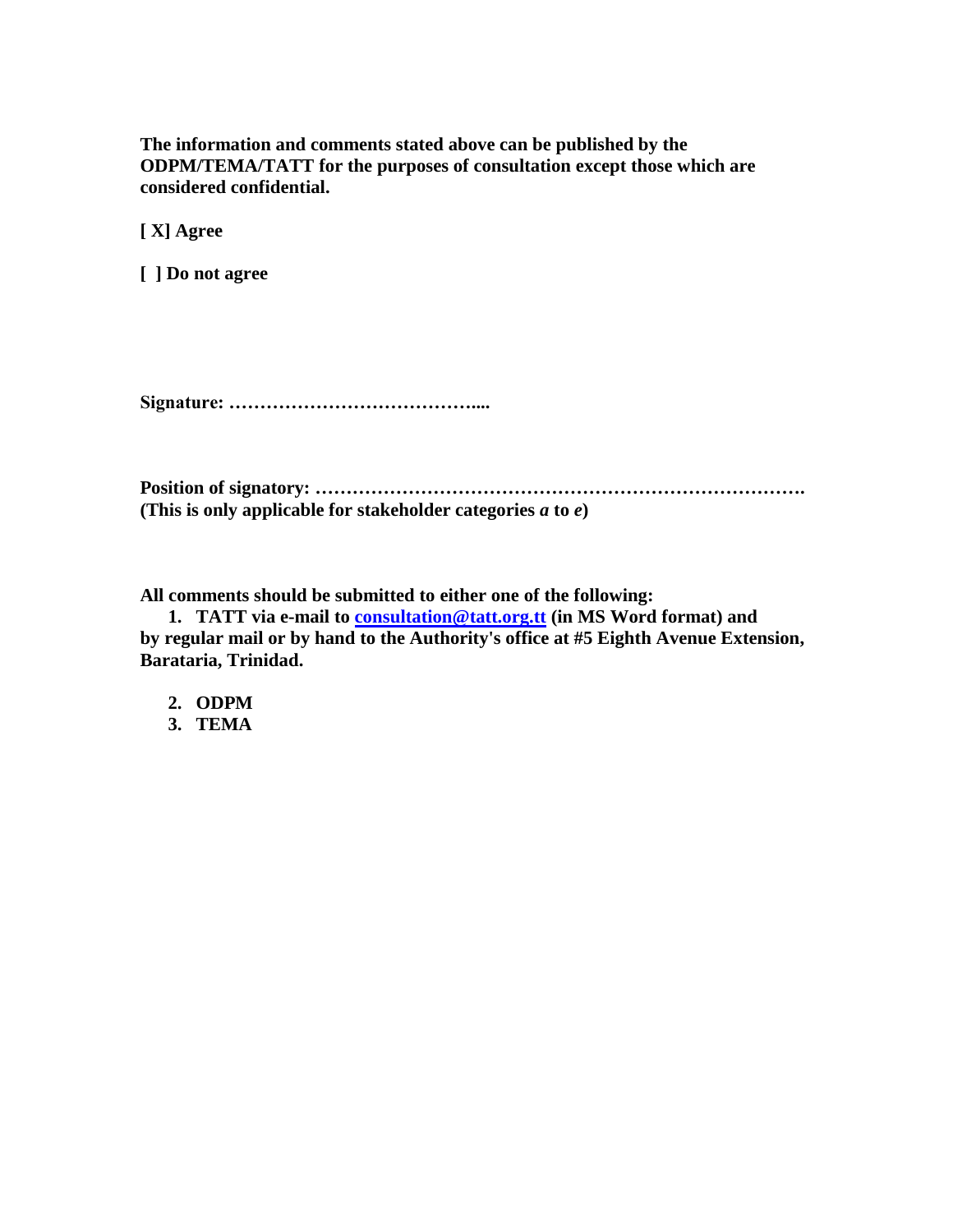The following summarizes the comments and recommendations received from stakeholders on the first draft of this document and the decisions made by ODPM/TEMA/TATT to be incorporated in the revised document.

| <b>Item</b>    | <b>Section</b> | <b>DOCUMENT</b>   | <b>Stakeholder</b> | <b>Comments</b>                                                                                                                                                                                                                                                                                                                                                                                                                                                                                                                                                                                                                                                                                                       | <b>Recommendations</b>                                                                                                                                                                                                                                                                                               | <b>ODPM/TEMA/TATT's</b> |
|----------------|----------------|-------------------|--------------------|-----------------------------------------------------------------------------------------------------------------------------------------------------------------------------------------------------------------------------------------------------------------------------------------------------------------------------------------------------------------------------------------------------------------------------------------------------------------------------------------------------------------------------------------------------------------------------------------------------------------------------------------------------------------------------------------------------------------------|----------------------------------------------------------------------------------------------------------------------------------------------------------------------------------------------------------------------------------------------------------------------------------------------------------------------|-------------------------|
|                |                | <b>Section</b>    |                    |                                                                                                                                                                                                                                                                                                                                                                                                                                                                                                                                                                                                                                                                                                                       |                                                                                                                                                                                                                                                                                                                      | <b>Decision</b>         |
|                |                | 1.2<br>Purpose    | <b>TTCS</b>        | The TTCS notes that the plan primarily<br>addresses internal/private communications<br>within the ODPM and between the ODPM<br>and First responders.Communication<br>with the public seems to be quite limited, in<br>our opinion.                                                                                                                                                                                                                                                                                                                                                                                                                                                                                    | The recommendations<br>below are focused on the<br>main issues that the<br><b>TTCS believes are</b><br>necessary and critical to<br>protecting life in case of a<br>National Emergency.                                                                                                                              |                         |
| $\overline{2}$ |                | 1.4<br>Objectives | <b>TTCS</b>        | The current digital society in which we live,<br>with social media and the almost limitless<br>capabilities of crowd sourcing technology,<br>offers great opportunities to the ODPM with<br>regard to planning and implementation of the<br>National Emergency Communications Plan.<br>Noting that in case of an emergency,<br>Internet services will likely be unavailable,<br>we believe that localised communication<br>platforms will be necessary.<br>Resiliency of the methods used will be<br>extremely important. For example, SMS,<br>better known as Text Messages, are the<br>most resilient that depend on infrastructure<br>because of the FIFO (First In, First Out)<br>method which allows messages to | Increase the scope of the<br>emergency<br>communications<br>infrastructure beyond<br>land mobile radio<br>systems and broadband,<br>Communications<br>methods should be<br>chosen based on<br>resilency, such as:<br>Outside of<br>infrastructure,<br>communications<br>considered should be<br>HAM radio and<br>CB. |                         |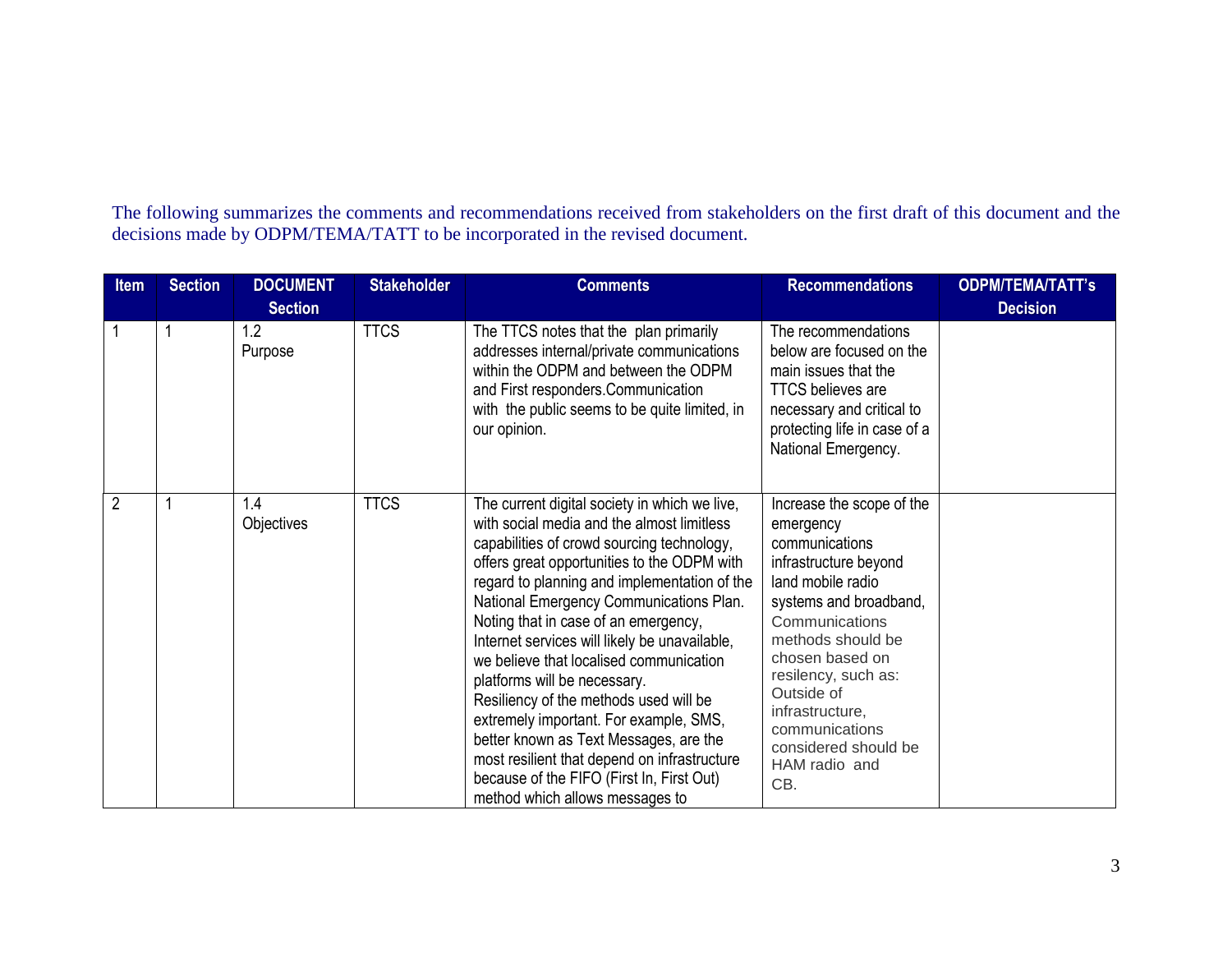| Item | <b>Section</b> | <b>DOCUMENT</b> | <b>Stakeholder</b> | <b>Comments</b>                                                                                                                                                                  | <b>Recommendations</b>                                                                                                                                                                                                                                                                                                                                                                                                                                                                                                                                                                                                        | <b>ODPM/TEMA/TATT's</b> |
|------|----------------|-----------------|--------------------|----------------------------------------------------------------------------------------------------------------------------------------------------------------------------------|-------------------------------------------------------------------------------------------------------------------------------------------------------------------------------------------------------------------------------------------------------------------------------------------------------------------------------------------------------------------------------------------------------------------------------------------------------------------------------------------------------------------------------------------------------------------------------------------------------------------------------|-------------------------|
|      |                | <b>Section</b>  |                    |                                                                                                                                                                                  |                                                                                                                                                                                                                                                                                                                                                                                                                                                                                                                                                                                                                               | <b>Decision</b>         |
|      |                |                 |                    | eventually get through with the ancillary<br>benefit of using less battery on the ground,<br>allowing a phone in the hands of someone<br>needing assistance to offer more usage. | As well as Broadcast:<br>Radio, tv.<br>Based on the<br>communications<br>infrastructure - SMS<br>/text messaging.<br>Bias should be for the<br>more resilient - text<br>messages/SMS,<br>HAM, CB.<br><b>Establishment of IXPs</b><br>and localised (cached)<br>communication platforms<br>for popular<br>communication systems<br>such as Facebook,<br>WhatsApp, Viber, etc as<br>well as underlying<br>infrastructure such as<br>DNS and BGP Routing.<br>The TTCS stands<br>available to the ODPM<br>to discuss the power of<br>crowd sourcing and<br>using social media to<br>gather information and<br>respond accordingly |                         |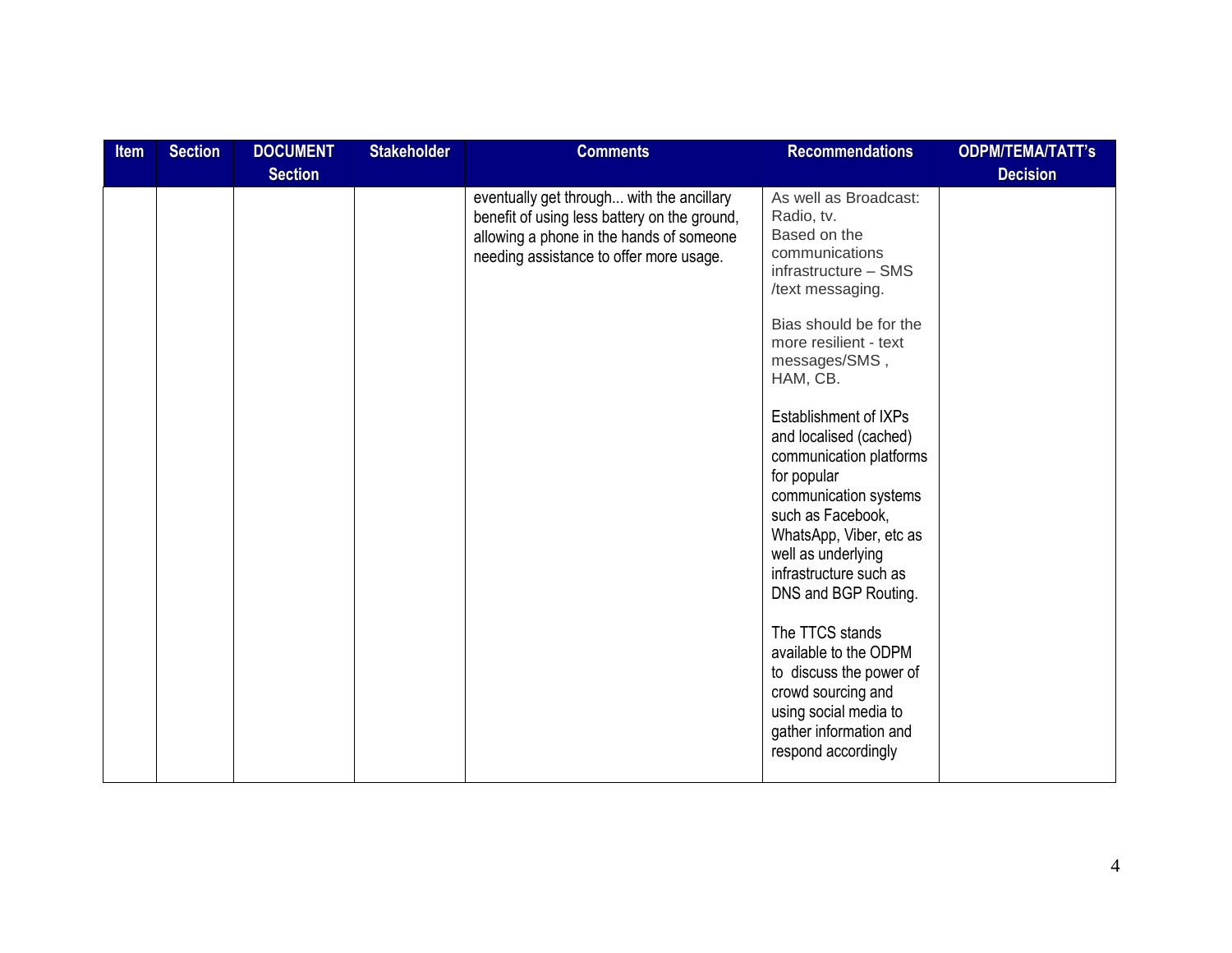| <b>Item</b> | <b>Section</b> | <b>DOCUMENT</b>                                    | <b>Stakeholder</b> | <b>Comments</b>                                                                                                                                                                                                                                                                                                                                   | <b>Recommendations</b>                                                                                                                                                                                                               | <b>ODPM/TEMA/TATT's</b> |
|-------------|----------------|----------------------------------------------------|--------------------|---------------------------------------------------------------------------------------------------------------------------------------------------------------------------------------------------------------------------------------------------------------------------------------------------------------------------------------------------|--------------------------------------------------------------------------------------------------------------------------------------------------------------------------------------------------------------------------------------|-------------------------|
|             |                | <b>Section</b>                                     |                    |                                                                                                                                                                                                                                                                                                                                                   |                                                                                                                                                                                                                                      | <b>Decision</b>         |
|             | $\overline{4}$ | 4<br>Public<br><b>Notifications</b><br>and Warning | <b>TTCS</b>        | The list of public notifications and warnings<br>is too limited.<br>Currently members of the TTCS get<br>information from the ODPM from their<br>website and this is forwarded through<br>Whatsapp from not so trusty sources                                                                                                                     | The ODPM can disperse<br>information using the<br>various social media and<br>technologies exist today<br>in Trinidad and Tobago:<br>SMS, Twitter, Instagram,<br>Facebook, ODPM App,<br>Email, TV, Cable, Radio,<br>Whatsapp, Viber. |                         |
|             | 4              | 4<br>Public<br><b>Notifications</b><br>and Warning | <b>TTCS</b>        | The type of information that is needed during<br>a disaster was not specified and should be<br>clearly stated based on data and best<br>practices<br>Some information might be:<br>Location of shelters<br>Locations to stay away from<br>Traffic warnings and alerts<br>Road blockages and alternate routes<br>Dispatching of emergency supplies | The ODPM should create<br>a standard schedule of<br>types of data that are<br>needed during particular<br>kinds of disasters and<br>have this as part of their<br>plan.                                                              |                         |
|             | 4              | 4<br>Public<br><b>Notifications</b><br>and Warning | <b>TTCS</b>        | Only Columbus Communications has an<br>agreement with the ODPM                                                                                                                                                                                                                                                                                    | The agreement with<br>Columbus<br>Communications<br>should be extended to<br>all other providers.                                                                                                                                    |                         |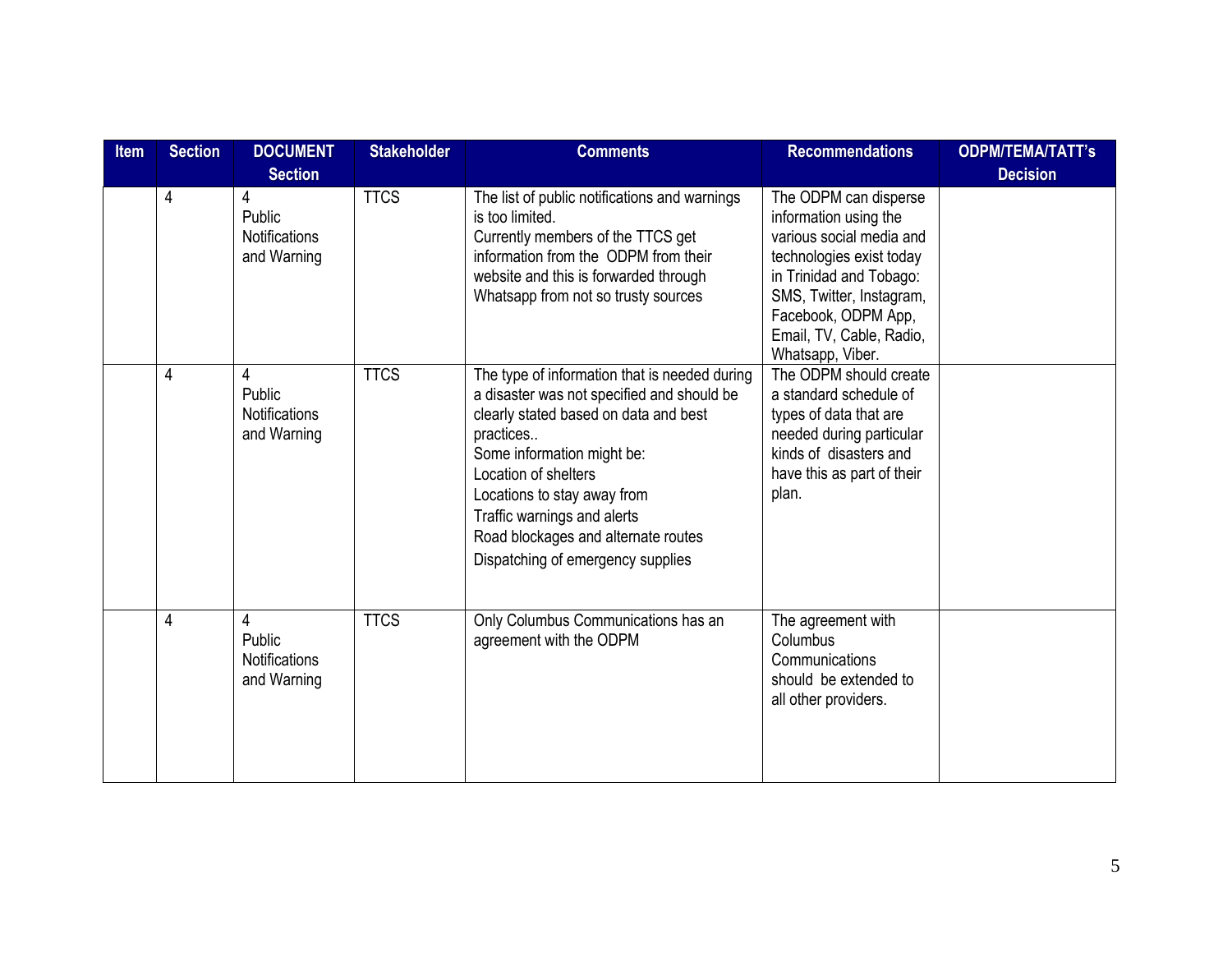| <b>Item</b> | <b>Section</b> | <b>DOCUMENT</b>                           | <b>Stakeholder</b> | <b>Comments</b>                                                                                                                                                                                                               | <b>Recommendations</b>                                                                                                                                                                                                                                                                                                                                                                                                                                                                                      | <b>ODPM/TEMA/TATT's</b> |
|-------------|----------------|-------------------------------------------|--------------------|-------------------------------------------------------------------------------------------------------------------------------------------------------------------------------------------------------------------------------|-------------------------------------------------------------------------------------------------------------------------------------------------------------------------------------------------------------------------------------------------------------------------------------------------------------------------------------------------------------------------------------------------------------------------------------------------------------------------------------------------------------|-------------------------|
|             |                | <b>Section</b>                            |                    |                                                                                                                                                                                                                               |                                                                                                                                                                                                                                                                                                                                                                                                                                                                                                             | <b>Decision</b>         |
|             | 5              | 5<br>Public<br>Information<br>Exchange    | <b>TTCS</b>        | Some persons may need help but do not<br>have credit on their phone for calls, data<br>(texting) for communicating with authorities,<br>downloading videos for how tos to quickly fix<br>things such as plumbing, electrical. | All Internet Service<br>Providers should open all<br>calling, sms and data<br>plan services and have<br>them for free during the<br>state of emergency.<br>Establishment of IXPs<br>and localised (cached)<br>communication platforms<br>for popular<br>communication systems<br>such as facebook.<br>whatsapp, youtube,<br>viber, etc as well as<br>underlying infrastructure<br>such as DNS, BGP<br>Routing should be<br>implemented should the<br>Internet be disconnected<br>from the rest of the world |                         |
|             | 6              | 6<br>Reporting of<br>Local<br>Emergencies | <b>TTCS</b>        | The list of methods for the public to report<br>local emergencies is extremely limited.<br>It only has telephone contacts and doesn't<br>include modern and cheap or free<br>technologies.                                    | The ODPM should<br>consider:<br>The use of drones,<br>An ODPM app for<br>reporting and receiving<br>information.<br>Website submission from<br>the ODPM's website<br>Social media posts for<br>assessing the disaster.<br>Emails, SMS, messaging                                                                                                                                                                                                                                                            |                         |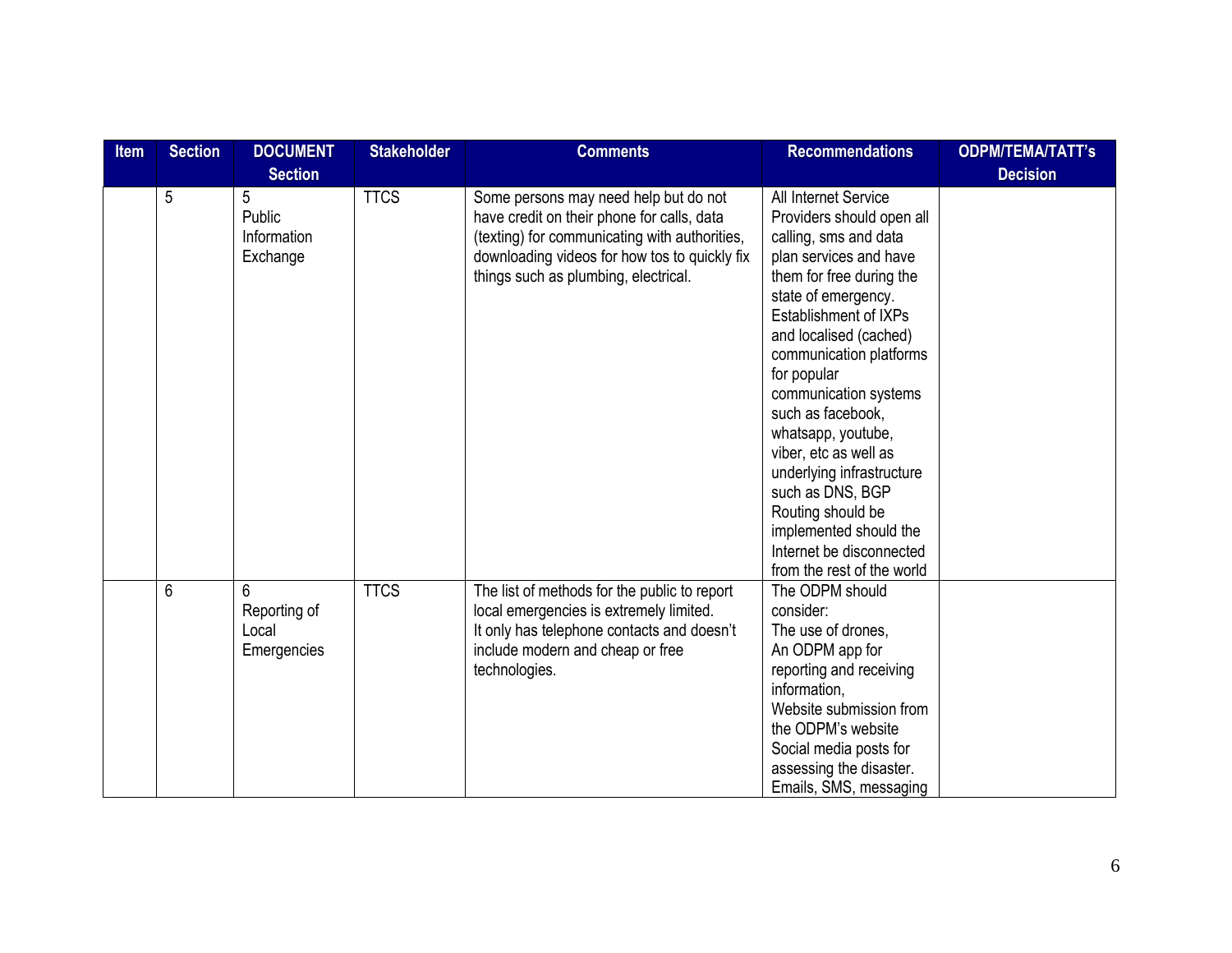| <b>Item</b> | <b>Section</b> | <b>DOCUMENT</b>                           | <b>Stakeholder</b> | <b>Comments</b>                                                                                                                                                                                                                                                      | <b>Recommendations</b>                                                                                                                                                                                                                                                                                                                                                                                             | <b>ODPM/TEMA/TATT's</b> |
|-------------|----------------|-------------------------------------------|--------------------|----------------------------------------------------------------------------------------------------------------------------------------------------------------------------------------------------------------------------------------------------------------------|--------------------------------------------------------------------------------------------------------------------------------------------------------------------------------------------------------------------------------------------------------------------------------------------------------------------------------------------------------------------------------------------------------------------|-------------------------|
|             |                | <b>Section</b>                            |                    |                                                                                                                                                                                                                                                                      |                                                                                                                                                                                                                                                                                                                                                                                                                    | <b>Decision</b>         |
|             |                |                                           |                    |                                                                                                                                                                                                                                                                      | tools<br>Third party<br>groups/organizations.<br>The TTCS would also<br>like to propose a system<br>called CSA - Credible<br>Source Assessment<br>(CSA) - a system of<br>determining the<br>credibility, accuracy and<br>reliability of a source.                                                                                                                                                                  |                         |
|             | 6              | 6<br>Reporting of<br>Local<br>Emergencies | <b>TTCS</b>        | The TTCS considers that the document does<br>not address the confirmation of reports of<br>local emergencies. Before activation of<br>emergency response for a local emergency,<br>efforts should be made to quickly determine<br>whether the report is true or not. | The TTCS would like to<br>recommend that the<br>ODPM institute an<br>Evaluation/Confirmation<br>of Emergency reporting<br>process<br>ODPM Official -<br>eyewitness<br>Camera Network<br>System<br>Helicopter<br>$\bullet$<br>Surveillance<br>Drone surveillance<br>Police Report<br>surveillance -<br>Regular patrolling<br>Fire Report<br>surveillance -<br>Regular patrolling<br><b>Coast Guard</b><br>$\bullet$ |                         |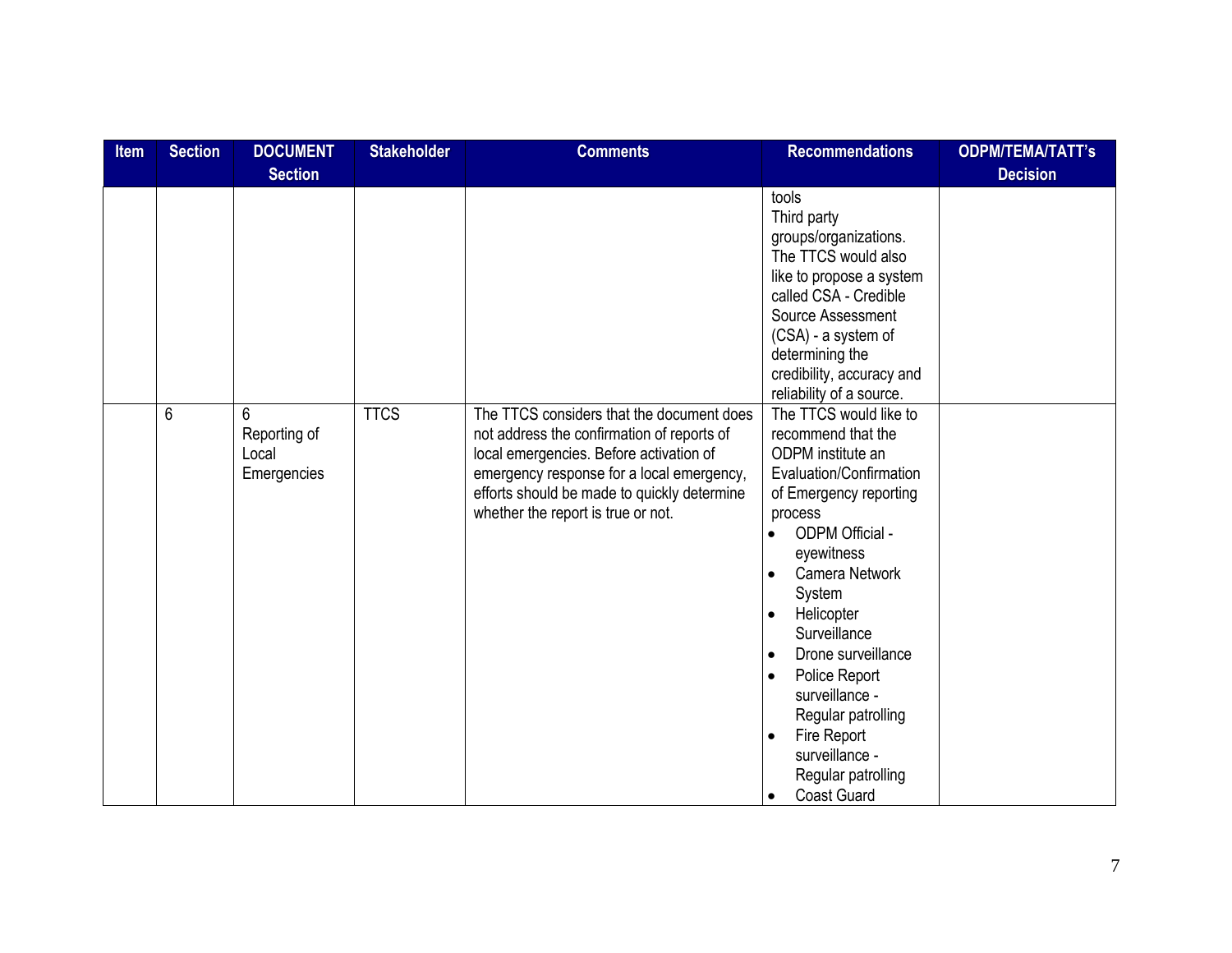| Item | <b>Section</b> | <b>DOCUMENT</b><br><b>Section</b>         | <b>Stakeholder</b> | <b>Comments</b>                                                                                                                                                                                                                                                       | <b>Recommendations</b>                                                                                                                                                                                                                                                                      | <b>ODPM/TEMA/TATT's</b><br><b>Decision</b> |
|------|----------------|-------------------------------------------|--------------------|-----------------------------------------------------------------------------------------------------------------------------------------------------------------------------------------------------------------------------------------------------------------------|---------------------------------------------------------------------------------------------------------------------------------------------------------------------------------------------------------------------------------------------------------------------------------------------|--------------------------------------------|
|      |                |                                           |                    |                                                                                                                                                                                                                                                                       | Surveillance<br><b>Life Guard</b><br>$\bullet$<br>Surveillance<br>Persons with a high<br>$\bullet$<br><b>Credible Source</b><br>Assessment (CSA)<br>rating                                                                                                                                  |                                            |
|      | 6              | 6<br>Reporting of<br>Local<br>Emergencies | <b>TTCS</b>        | The TTCS believes that the plan lacks items<br>such as how emergency responders deal<br>with cases such as persons requiring<br>immediate medical treatment,<br>especially with respect to the need for blood<br>and considering allergies and other<br>complications | The ODPM should<br>consider implementing<br>an ICE (In Case of<br>Emergency) database<br>that<br>Has data on every<br>$\bullet$<br>citizen in the country<br>- including blood<br>type, allergies, etc.<br>And offers access to<br>$\bullet$<br>the ICE database for<br>protective services |                                            |
|      | 6              | 6<br>Reporting of<br>Local<br>Emergencies | <b>TTCS</b>        | During a disaster the number of<br>emergencies can be overwhelming and<br>there should be delegated response teams<br>at a neighbourhood level or even street<br>level.                                                                                               | The ODPM should<br>consider implementation<br>of Community Based<br><b>Disaster Recovery</b><br>Reporters (CDDR) and<br>Teams. The idea is to<br>create small scale first<br>responders for the                                                                                             |                                            |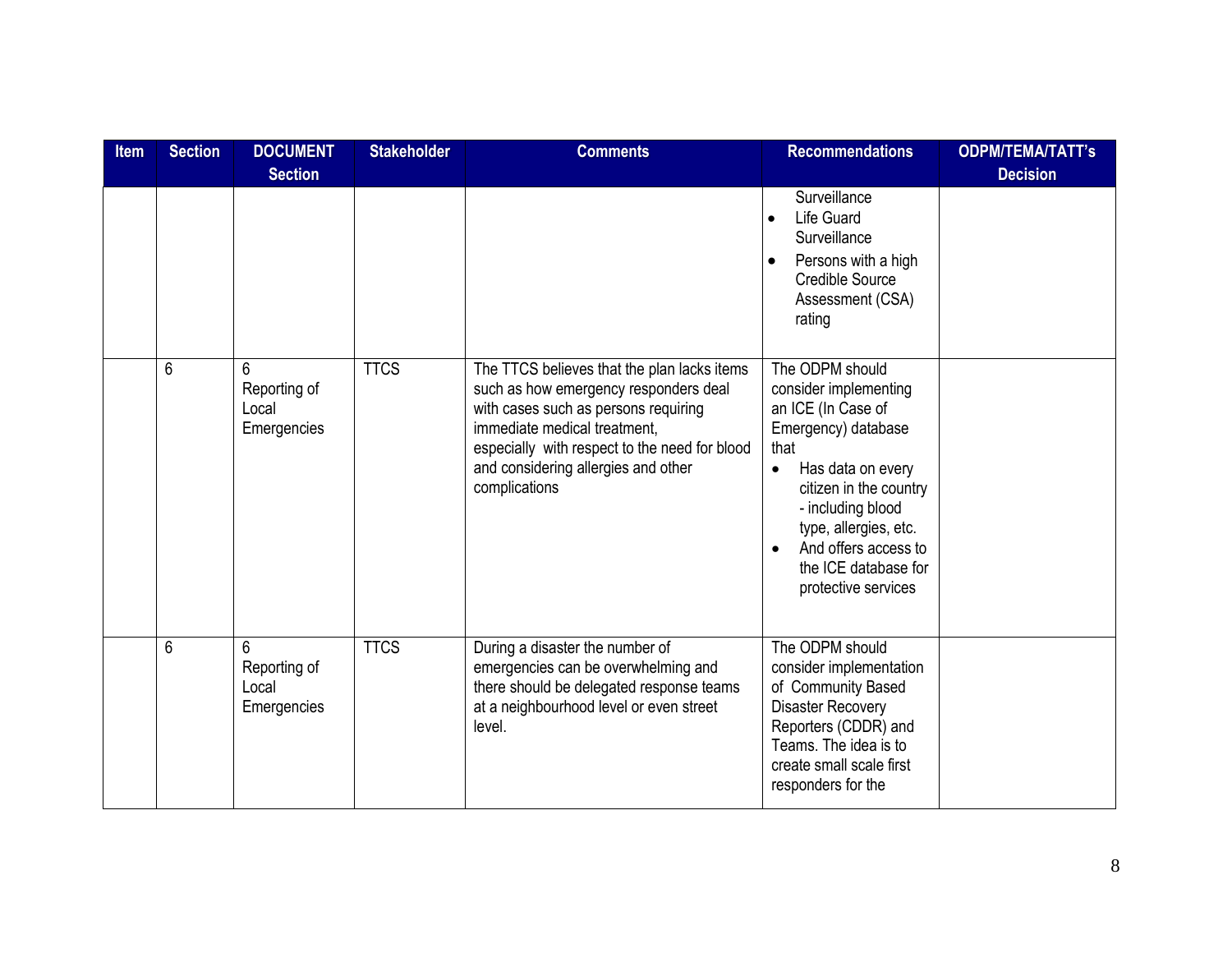| <b>Item</b> | <b>Section</b> | <b>DOCUMENT</b>                                                | <b>Stakeholder</b> | <b>Comments</b>                                                                                                                                                                                                                                        | <b>Recommendations</b>                                                                                                                                                                                                                             | <b>ODPM/TEMA/TATT's</b> |
|-------------|----------------|----------------------------------------------------------------|--------------------|--------------------------------------------------------------------------------------------------------------------------------------------------------------------------------------------------------------------------------------------------------|----------------------------------------------------------------------------------------------------------------------------------------------------------------------------------------------------------------------------------------------------|-------------------------|
|             |                | <b>Section</b>                                                 |                    |                                                                                                                                                                                                                                                        |                                                                                                                                                                                                                                                    | <b>Decision</b>         |
|             |                |                                                                |                    |                                                                                                                                                                                                                                                        | community. The system<br>can include community<br>captains and even street<br>captains to determine<br>and fulfill immediate<br>needs                                                                                                              |                         |
|             | 6              | 6<br>Reporting of<br>Local<br>Emergencies                      | <b>TTCS</b>        | The communications infrastructure among<br>first responders and the ODPM does not<br>appear to be standardised                                                                                                                                         | The TTCS recommends<br>standardized<br>communications<br>infrastructure (voice,<br>video and data) so that<br>agencies can<br>communicate more<br>easily amongst<br>themselves (ODPM,<br>Police, Fire, Defense<br>Force in the first<br>instance.) |                         |
|             | $\overline{7}$ | Implementation,<br>Monitoring and<br>Evaluation of<br>the Plan | <b>TTCS</b>        | The document does not address evaluation<br>of the plan, nor of the implementation of the<br>plan. This is required to understand success<br>and failures, which can lead towards<br>development of a better plan the next time a<br>disaster happens. | The TTCS recommends<br>that Data Capture,<br>Analysis, Reporting and<br>the CSA Update takes<br>place.<br>Measuring effectiveness<br>of the alerts is<br>considered critical as<br>well.                                                           |                         |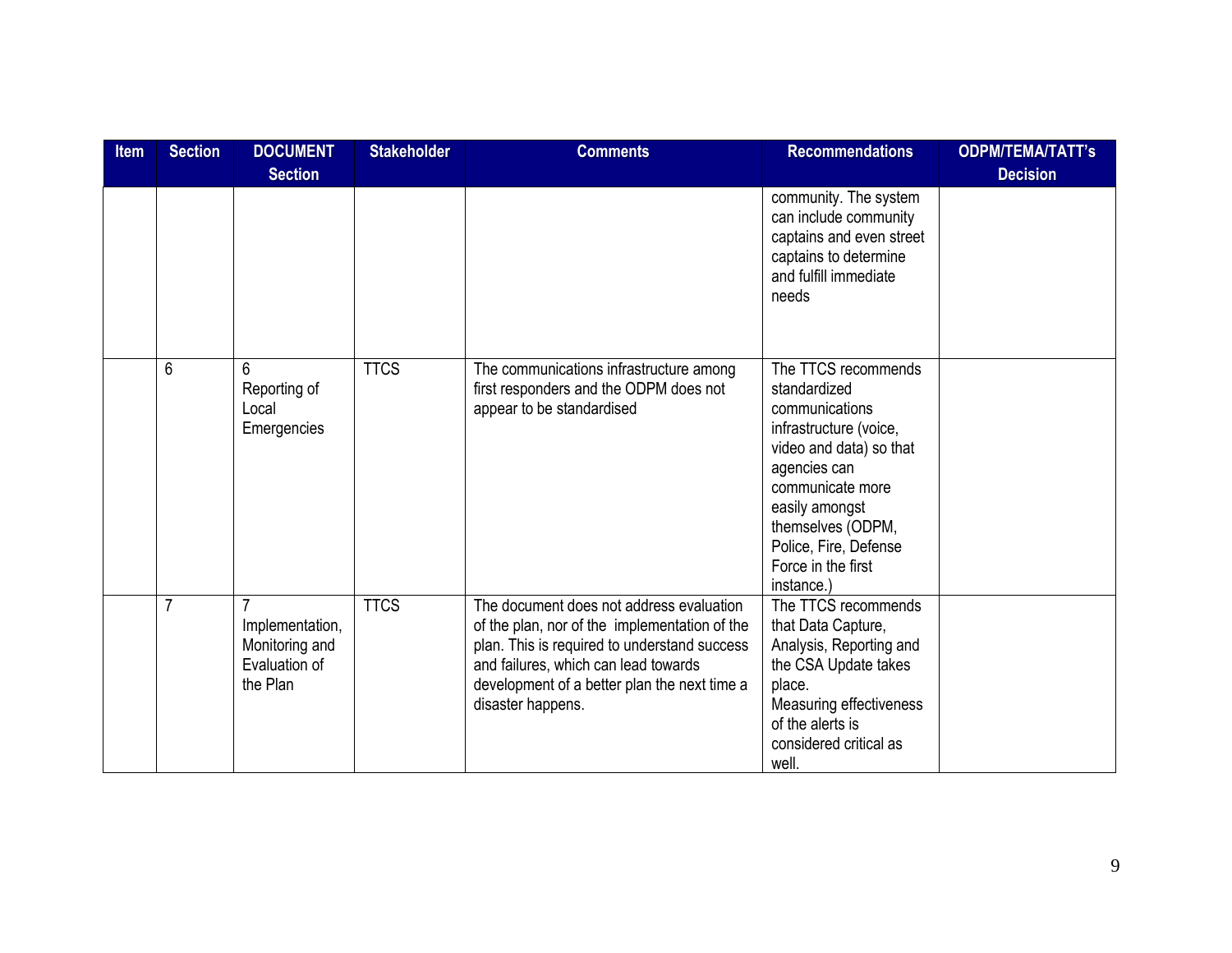| <b>Item</b> | <b>Section</b> | <b>DOCUMENT</b>                                                                                    | <b>Stakeholder</b> | <b>Comments</b>                                                                                                                                                                                                 | <b>Recommendations</b>                                                                                                                                                                                                                                                     | <b>ODPM/TEMA/TATT's</b> |
|-------------|----------------|----------------------------------------------------------------------------------------------------|--------------------|-----------------------------------------------------------------------------------------------------------------------------------------------------------------------------------------------------------------|----------------------------------------------------------------------------------------------------------------------------------------------------------------------------------------------------------------------------------------------------------------------------|-------------------------|
|             | $\overline{7}$ | <b>Section</b><br>$\overline{7}$<br>Implementation,<br>Monitoring and<br>Evaluation of<br>the Plan | <b>TTCS</b>        |                                                                                                                                                                                                                 | The TTCS recommends<br>regular training and<br>testing of all personnel<br>expected to play a role in<br>disaster recovery                                                                                                                                                 | <b>Decision</b>         |
|             | 7              | 7<br>Implementation,<br>Monitoring and<br>Evaluation of<br>the Plan                                | <b>TTCS</b>        | The TTCS notes that legislation is required<br>for mandating test disaster<br>recovery/continuity plans                                                                                                         | The TTCS recommends<br>that legislation be<br>enacted, mandating that<br>organizations of national<br>importance develop,<br>implement and test<br>disaster<br>recovery/continuity plans<br>as well as implement and<br>overall ICT security<br>policies.                  |                         |
|             | $\overline{7}$ | Implementation,<br>Monitoring and<br>Evaluation of<br>the Plan                                     | <b>TTCS</b>        | Depending on the disaster, the electricity<br>supply may be disrupted. The TTCS notes<br>that legislation may be needed for<br>implementing alternative power sources in<br>the event of general power failure. | The TTCS recommends<br>that the plan should<br>reference methods that<br>the population can use to<br>charge their own<br>communications devices.<br>These may include solar<br>chargers, hand cranked<br>radios, generators, etc.<br>The TTCS also<br>recommends that the |                         |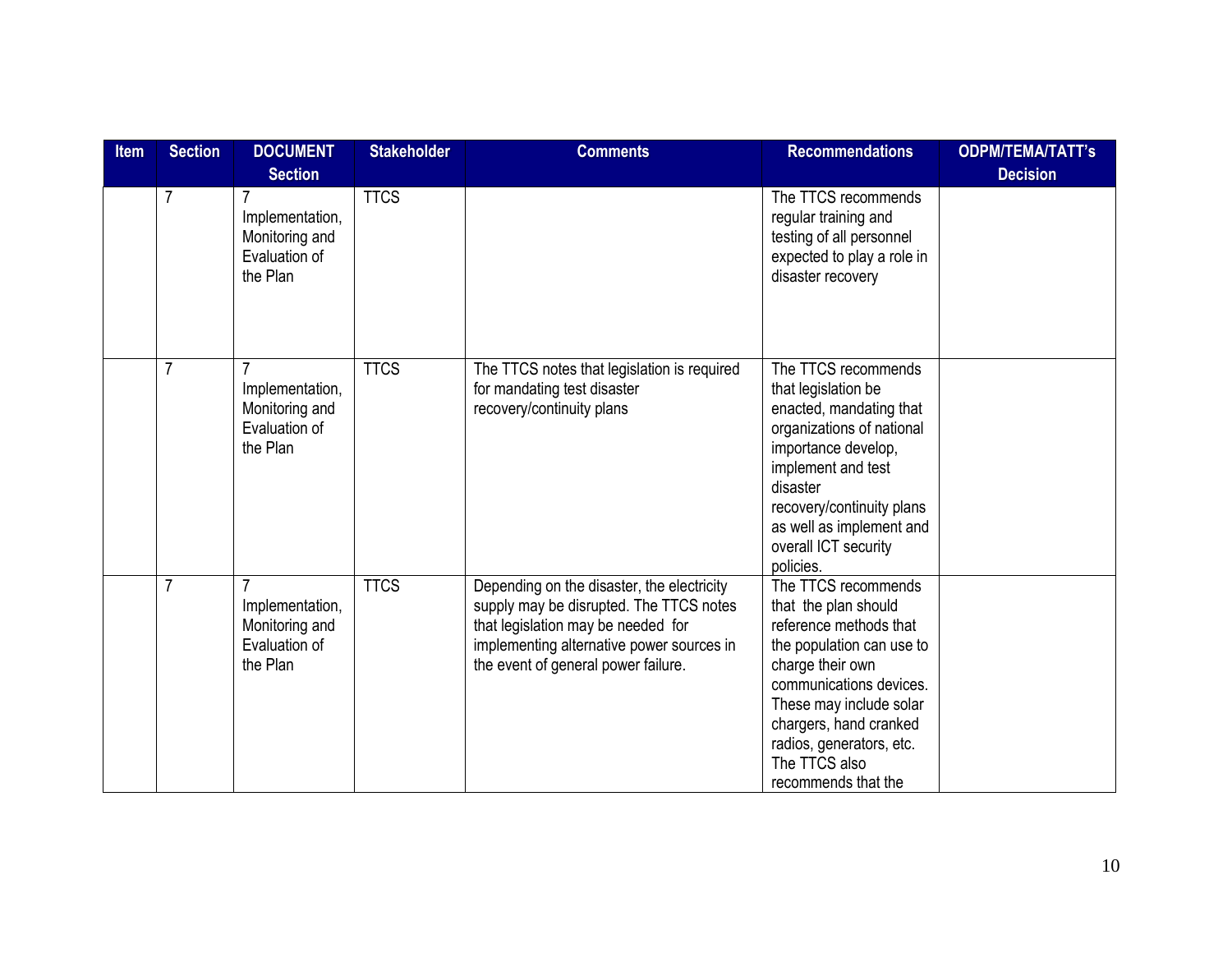| <b>Item</b> | <b>Section</b> | <b>DOCUMENT</b> | <b>Stakeholder</b> | <b>Comments</b>                                                                                                                                                                                                                                                                                                                                                                                 | <b>Recommendations</b>                                                                                                                                                                                                                                                                                                                                                                                                                                                                                                                                                               | <b>ODPM/TEMA/TATT's</b> |
|-------------|----------------|-----------------|--------------------|-------------------------------------------------------------------------------------------------------------------------------------------------------------------------------------------------------------------------------------------------------------------------------------------------------------------------------------------------------------------------------------------------|--------------------------------------------------------------------------------------------------------------------------------------------------------------------------------------------------------------------------------------------------------------------------------------------------------------------------------------------------------------------------------------------------------------------------------------------------------------------------------------------------------------------------------------------------------------------------------------|-------------------------|
|             |                | <b>Section</b>  |                    |                                                                                                                                                                                                                                                                                                                                                                                                 |                                                                                                                                                                                                                                                                                                                                                                                                                                                                                                                                                                                      | <b>Decision</b>         |
|             |                |                 |                    |                                                                                                                                                                                                                                                                                                                                                                                                 | ODPM consider<br>replicating the Florida<br>action of removing sales<br>tax on hurricane supplies<br>before a hurricane hits.                                                                                                                                                                                                                                                                                                                                                                                                                                                        |                         |
|             | Annex          | Annex 1         | <b>TTCS</b>        | The list does not appear complete. Missing<br>are (as an example):<br>Gun shooting rampage,<br>$\bullet$<br>Looting,<br>$\bullet$<br>Road accidents that block major<br>$\bullet$<br>highways,<br>Terrorism,<br>$\bullet$<br>Invasion<br>$\bullet$<br>The type of disaster is not categorised e.g.<br>the response and action for an earthquake<br>might be different for that for a hurricane. | Consider adding the<br>other items that the<br>TTCS also believes to be<br>disasters.<br>A classification system<br>should be implemented<br>to determine the nature<br>and type of response.<br>Realistic simulations<br>including personnel and<br>equipment will identify<br>any deficiencies in the<br>plan, and these can be<br>remedied.<br>The TTCS notes that<br>Cuba runs large scale<br>simulations so that every<br>adult member of the<br>population knows where<br>they have to go and what<br>they have to do, before<br>during and after a<br>hurricane. Their system |                         |